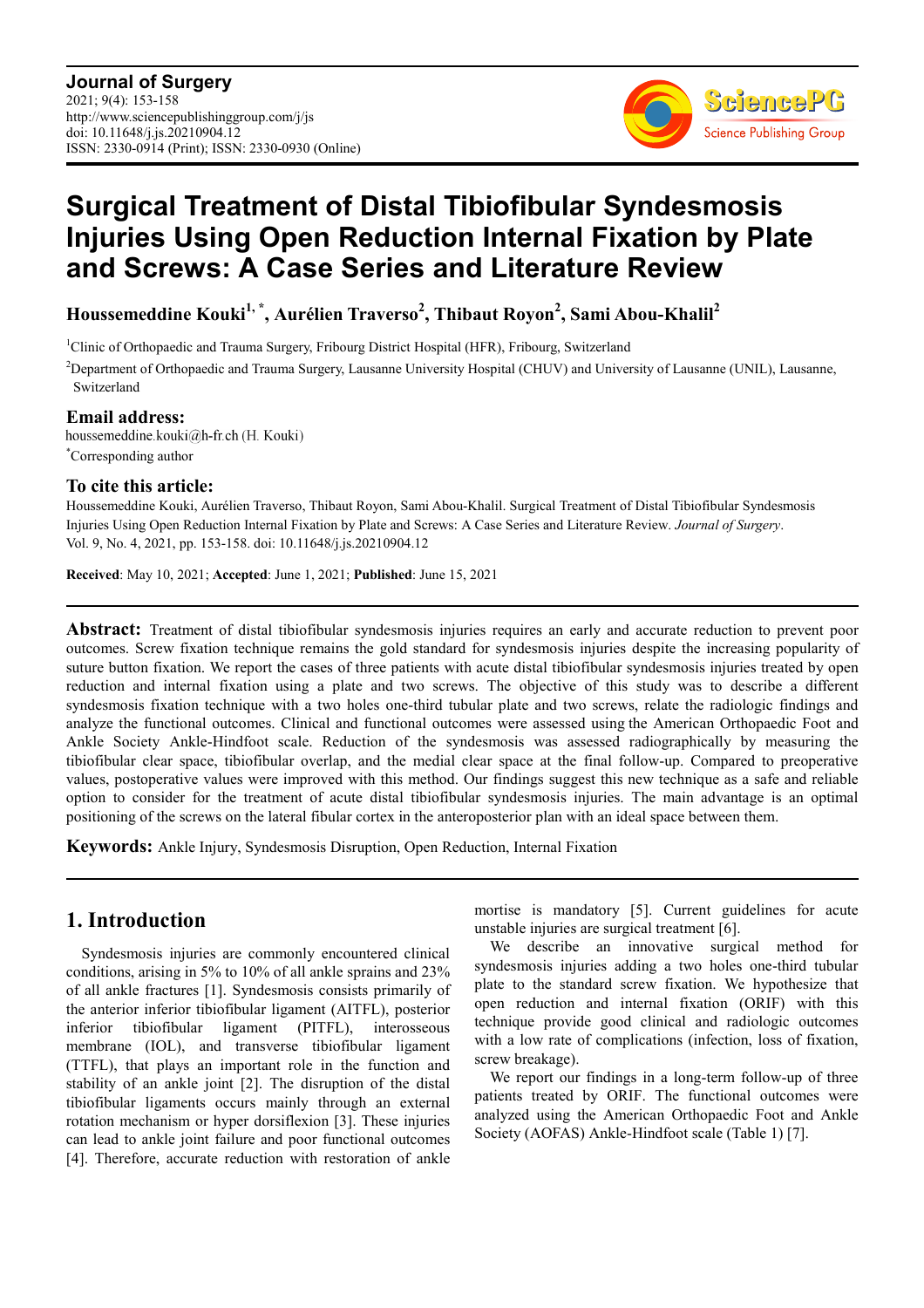|                                                                                             | <b>Points</b>    |
|---------------------------------------------------------------------------------------------|------------------|
| PAIN (40 points)                                                                            |                  |
| None                                                                                        | 40               |
| Mild, occasional                                                                            | 30               |
| Moderate, daily                                                                             | 20               |
| Severe, almost always present                                                               | $\boldsymbol{0}$ |
| FUNCTION (50 points)                                                                        |                  |
| Activity limitations, support requirement                                                   |                  |
| No limitations, no support                                                                  | 10               |
| No limitation of daily activities, limitation of recreational activities, no support        | 7                |
| Limited daily and recreational activities, cane                                             | $\overline{4}$   |
| Severe limitation of daily and recreational activities, walker, crutches, wheelchair, brace | $\mathbf{0}$     |
| Maximum walking distance, blocks                                                            |                  |
| Greater than 6                                                                              | 5                |
| $4 - 6$                                                                                     | $\overline{4}$   |
| $1 - 3$                                                                                     | $\overline{c}$   |
| Less than 1                                                                                 | $\mathbf{0}$     |
| Walking surfaces                                                                            |                  |
| No difficulty on any surface                                                                | 5                |
| Some difficulty on uneven terrain, stairs, inclines, ladders                                | 3                |
| Severe difficulty on uneven terrain, stairs, inclines, ladders                              | $\boldsymbol{0}$ |
| Gait abnormality                                                                            |                  |
| None, slight                                                                                | 8                |
| Obvious                                                                                     | $\overline{4}$   |
| Marked                                                                                      | $\boldsymbol{0}$ |
| Sagittal motion (flexion plus extension)                                                    |                  |
| Normal or mild restriction (30° or more)                                                    | 8                |
| Moderate restriction $(15^{\circ} - 29^{\circ})$                                            | 4                |
| Severe restriction (less than 150)                                                          | $\mathbf{0}$     |
| Hind foot motion (inversion plus eversion)                                                  |                  |
| Normal or mild restriction (75%-100% normal)                                                | 6                |
| Moderate restriction (25%-74% normal)                                                       | 3                |
| Marked restriction (less than 25% normal)                                                   | $\mathbf{0}$     |
| Ankle-hind foot stability (anteroposterior, varus-valgus)                                   |                  |
| Stable                                                                                      | 8                |
| Definitely unstable                                                                         | $\boldsymbol{0}$ |
| ALIGNMENT (10 points)                                                                       |                  |
| Good, plantigrade foot, midfoot well aligned                                                | 10               |
| Fair, plantigrade foot, some degree of midfoot malalignment observed, no symptoms           | 5                |
| Poor, nonplantigrade foot, severe malalignment, symptoms                                    | $\boldsymbol{0}$ |
| $Total =$                                                                                   | 100              |

*Table 1. The questionnaire based on the hind foot score of the American Orthopaedic Foot and Ankle Society.* 

### **2. Patients and Methods**

We report a series of three patients with acute syndesmosis disruption treated by ORIF using a two holes one-third tubular plate and two screws.

All surgical procedures were performed by an experienced trauma surgeon in a trauma center level 2 (Table 2). At followup patients were examined by one orthopedic surgeon (K. H). Clinical evaluation was assessed using the American Orthopaedic Foot and Ankle Society (AOFAS) Ankle Hindfoot scale and with the comparison of range of motion (ROM) by reporting the difference of the dorsiflexion and plantar flexion angles of the operated side from the healthy side. Radiographic measurements were based on the anteroposterior (AP) x-ray and the comparison of the following three preoperative and postoperative parameters: the medial clear space (MCS) (normal value  $\leq$  4 mm) [3], the tibiofibular clear space (TFCS) (normal value  $\leq 6$  mm) [3] and the tibiofibular overlap (TFO) (normal value  $\geq 6$  mm) [3].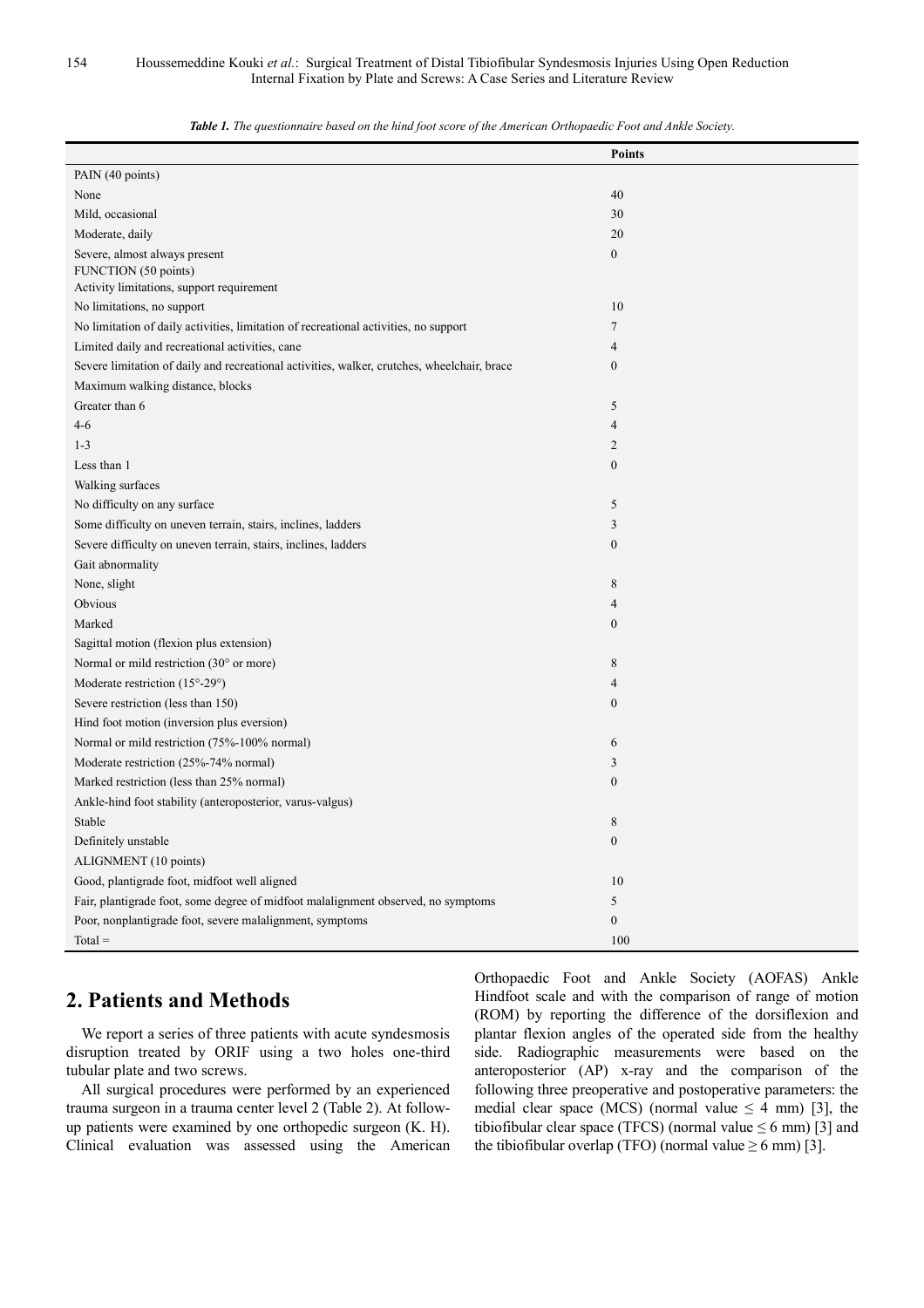|                                      |         | Patient 1                     | Patient 2                     | Patient 3         |
|--------------------------------------|---------|-------------------------------|-------------------------------|-------------------|
| Age (years)                          |         | 51                            | 41                            | 50                |
| Mechanism                            |         | External rotation + pronation | External rotation + pronation | Unclear mechanism |
| Follow-up (months)                   |         | 42                            | 49                            | 11                |
| Postoperative AOFAS score            |         | 86                            | 81                            | 82                |
| Difference of dorsiflexion angles    |         | $3^\circ$                     | $6^{\circ}$                   | $4^\circ$         |
| Difference of plantar flexion angles |         | $5^\circ$                     | $8^{\circ}$                   | $10^{\circ}$      |
| <b>MCS</b>                           | pre-op  | 6.5                           | 4.4                           | 8.2               |
| (mm)                                 | post-op | 2.2                           | 3.0                           | 1.8               |
| <b>TFCS</b>                          | pre-op  | 5.7                           | 9.7                           | 9.1               |
| (mm)                                 | post-op | 4.0                           | 5.5                           | 3.7               |
| TFO (mm)                             | pre-op  | 1.1                           | 0.4                           | 1.9               |
|                                      | post-op | 3.1                           | 1.8                           | 5.7               |
| Time to return to work (months)      |         | 3                             | 4,25                          | 4                 |

*Table 2. Baseline characteristics.*

Abbreviations: AOFAS, American Orthopedic Foot and Ankle Society; MCS, medial clear space; TFCS, tibiofibular clear space; TFO, the tibiofibular overlap.

#### *2.1. Description of the Surgical Technique*

The patient was positioned supine on a radiolucent table with a sandbag under the ipsilateral buttock. A single shot of antibiotic (Cefuroxime: 1.5 g IV) was given 30 minutes before skin incision. The limb was exsanguinated before tourniquet inflation. A 3 cm lateral incision was made first followed by a 1 cm medial incision to introduce the reduction clamp. The fixation was done under fluoroscopy with a two holes stainless steel one-third tubular plate from Biomet<sup>®</sup> (Zimmer-Biomet, Warsaw, Indiana, United-States) placed 2 cm above the distal tibiotalar joint line. Three cortices were drilled successively by a 2.5 mm and 3.5 mm drill. Two 3.5 mm cortical screws were placed 20 to 30 mm proximal and parallel to the tibiotalar joint line with the foot in maximal dorsiflexion (Figure 2).



*Figure 1. Patient 1 preoperative x-rays.* 

#### *2.2. Patients*

#### *Patient 1:*

The first case was a 51-year-old patient, without a past medical history, who slipped on ice. The mechanism of injury was an external rotation and pronation of the ankle. Immediately, he felt pain with difficulty to bear weight. The radiological assessment revealed an isolated injury of the distal tibiofibular syndesmosis (Figure 1). Radiologic indicators measured on the anteroposterior (AP) x-ray for the diagnosis were: the medial clear space (MCS), the tibiofibular clear space (TFCS) and the tibiofibular overlap

(TFO). Preoperative MCS was 6.5 mm, TFCS was 5.7 and TFO was 1.1 mm. The surgical procedure was performed without complications. A posterior leg splint was applied for 6 weeks without weight bearing. Active ankle motion exercises and full weight bearing were allowed at 6 weeks.



*Figure 2. Patient 1 postoperative x-rays.*

#### *Patient 2:*

The second case was a 41-year-old patient, without a past medical history, who fell from a ladder at a height of two meters. He twisted his left ankle with a mechanism of external rotation and pronation. On the x-rays, a Maisonneuve fracture was diagnosed with a slightly displaced medial malleolar fracture and a distal tibiofibular syndesmosis injury. The MCS measured was 4.4 mm, the TFCS was 9.7 mm and the TFO was 0.4 mm. The surgeon decided not to fix the medial malleolar fracture which was stable on peroperative fluoroscopy. The surgical procedure was performed without complications. Postoperative immobilization and physiotherapy protocol were the same as patient 1

#### *Patient 3:*

The third case was a 50-year-old patient, without a past medical history, who felt on the street. The mechanism was unclear. Immediately, he felt pain with swelling and difficulty to walk. The radiological assessment shows a distal tibiofibular syndesmosis injury with a posterior malleolar fracture. The MCS measured was 8.2 mm, the TFCS was 9.1 mm and the TFO was 1.9 mm. Surgery was planned on the same day of the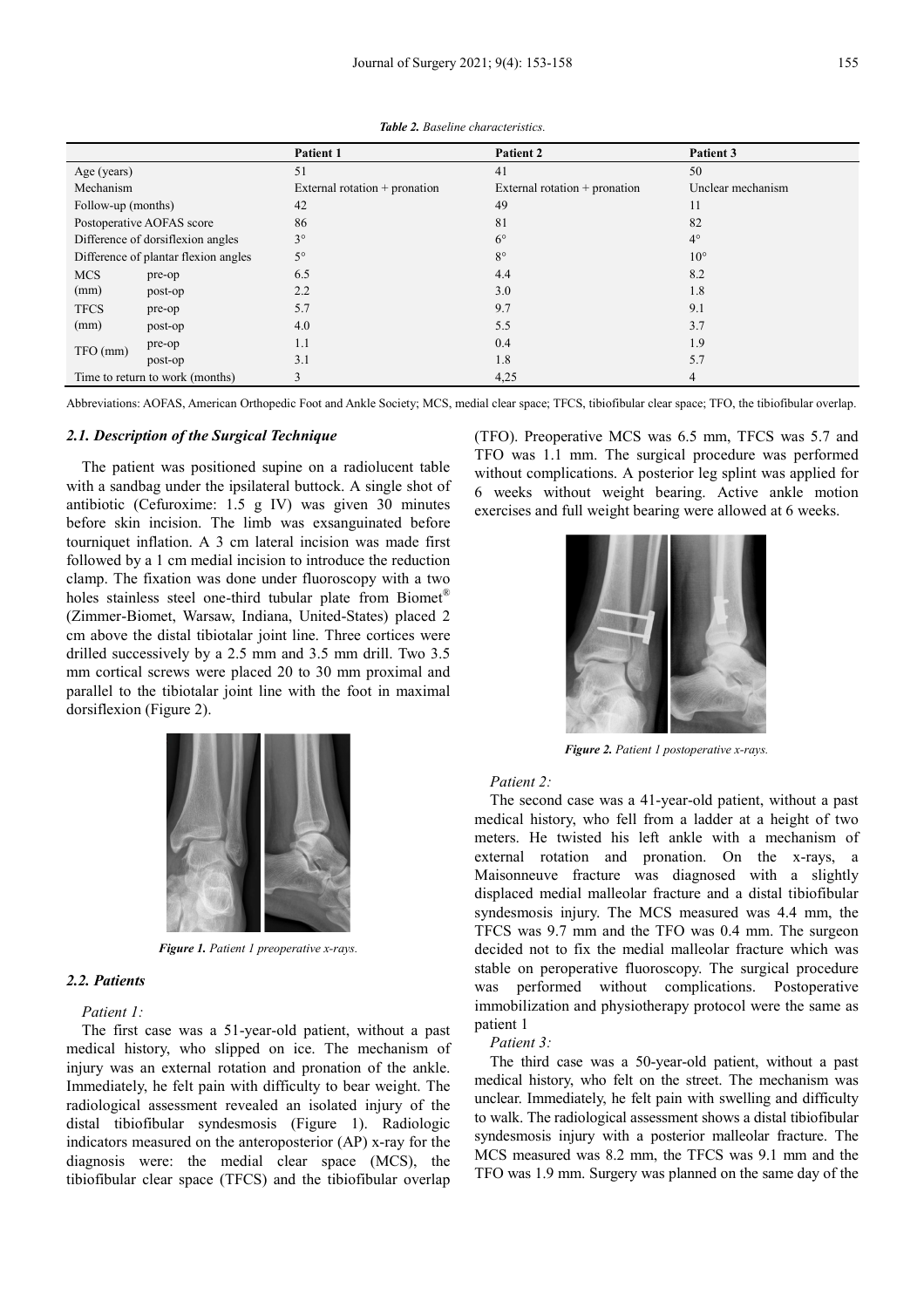trauma. The surgeon decided to stabilize the syndesmosis without fixing the posterior malleolar fracture. The surgical procedure was performed without complications. Postoperative immobilization and physiotherapy protocol were the same as the two previous patients.



*Figure 3. Patient 2 preoperative x-rays.*



*Figure 4. Patient 2 postoperative x-rays.* 



*Figure 5. Patient 3 preoperative x-rays.* 



*Figure 6. Patient 3 postoperative x-rays.*

### **3. Results**

In our study, the mean age of our patients was 47.3 years and the mean follow-up time was 34 months (Table 2). The mechanism of trauma was external rotation and pronation of the ankle for two patients and unclear for the third one. The mean postoperative AOFAS score was 83 points (range, 81- 86). All patients had scores considered as 'good result'. Considering the range of motion, the mean difference of the dorsiflexion angles of the operated side from the healthy side was 4.3° (range, 3-6), and the mean difference for plantar flexion angles was 7.6° (range, 5-10). All radiographic parameters were improved compared to the preoperative values: the mean MCS was decreased from 6.36 mm to 2.33 mm, the mean TFCS decreased from 8.16 mm to 4.4 mm and the mean TFO increased from 1.13 mm to 3.53 mm. The mean time to return to work was 3.75 months. No postoperative complications were noted.

### **4. Discussion**

Early fixation of unstable distal tibiofibular syndesmosis is mandatory [6]. Adequate reduction is needed to restore the normal anatomy of the ankle allowing thus the ligaments to heal [8].

There are different ORIF methods for syndesmotic injury like syndesmosis hooks, bioabsorbable screws and suturebutton fixation (Endo Buttons and Tightrope device) which became popular in the last decade [9].

The theoretical advantages of a suture-button device are that it allows physiologic motion at the syndesmosis while maintaining the reduction. It has less risk of hardware pain and there is no need to remove the knot routinely. In addition, this technique may permit earlier return to motion as there is no risk of screw breakage and subsequent recurrent syndesmotic diastasis [10]. Nevertheless, this method has some disadvantages with a higher cost compared to the screws [11]. Some cases of conflict between the soft tissues and the knot have also been reported requiring a revision surgery [12].

Currently, screw fixation remains the "gold standard" for syndesmosis injuries [8, 13, 14]. It has been shown to be an easy and safe technique with good functional outcome [15, 16]. The main advantage of this method is that it can maintain reduction of distal syndesmosis under any weight condition. Furthermore, screw fixation provides a rigid construct in which ligaments healing can take place [17]. The most common complications of this technique are screw loosening or breakage and a higher rate of implant removal [13].

The present study reports a different syndesmosis screw fixation method by adding a tubular plate. The mean patient follow-up in our study was of 34 months.

The technique has shown good clinical results with a mean postoperative AOFAS score of 83 points compared to the study of Stiene et al. in which the average AOFAS score for the screw fixation group was of 86.48 points with an average follow**-**up of 38.72 months [8].

In comparison with the study of Seylan et al. for the screw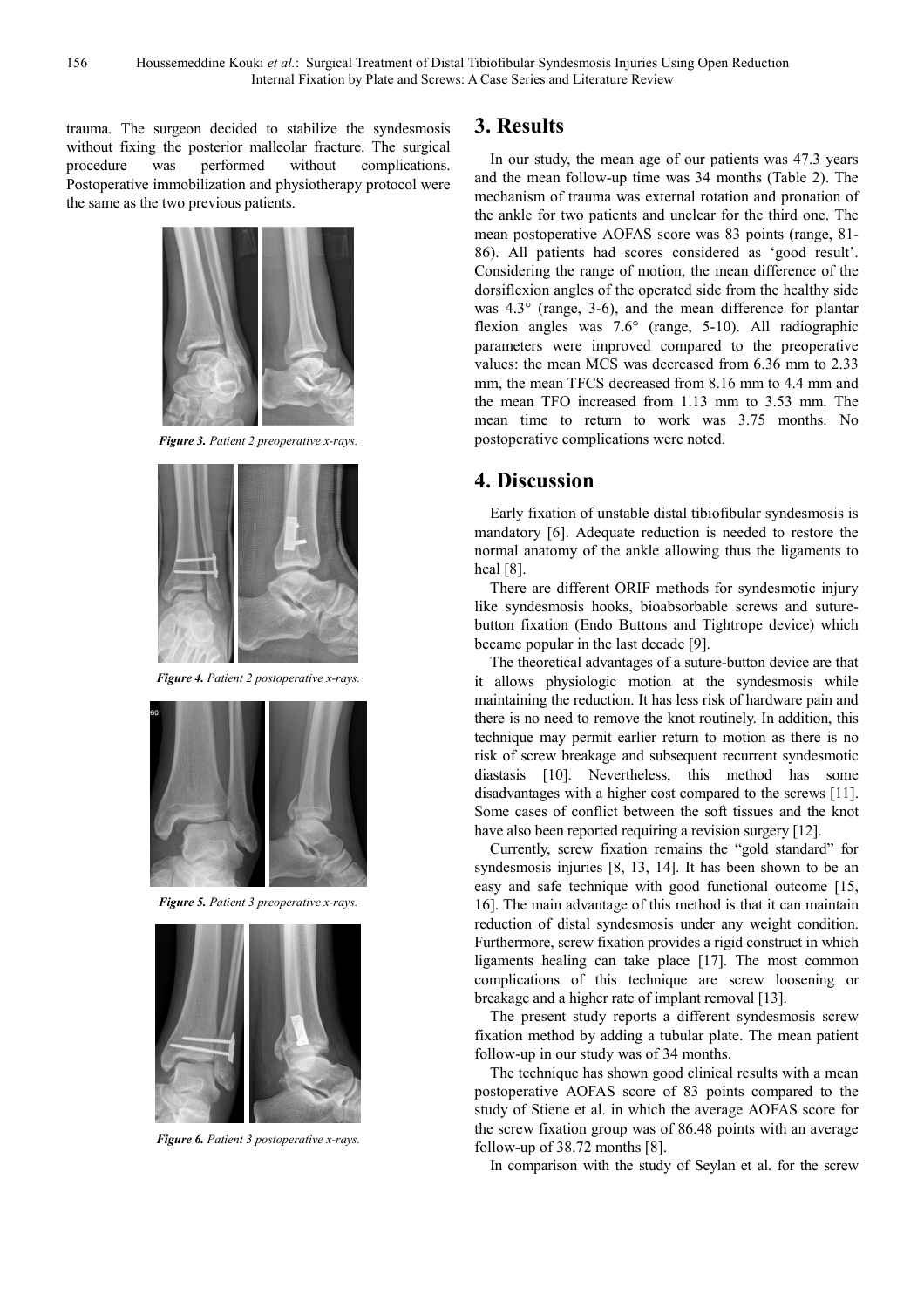fixation technique, we had better dorsiflexion angles results with a mean difference of 4.3° of the operated side from the healthy side versus 3.65° [18]. However, we had less plantar flexion angles with a mean difference of 7.6 ° versus 8.41° [18].

Our technique improved all postoperative radiologic parameters (MCS, TFCS and TFO) and correlate with the results of other studies for screw fixation [19].

In our study, the patients had a better mean time of return to work of 3.75 months compared to Thrones et al. with a mean time to return to work of 4.6 months [20].

The main advantage of our technique is an optimal positioning of the screws on the lateral fibular cortex in the anteroposterior plan with an ideal space between them. In addition, open surgery allows removing any interposition and permit a direct visual control over the reduction.

However, this method has some disadvantages. The procedure requires a second incision and the use of a clamp for syndesmosis reduction has been reported to cause overtightening that can lead to residual pain, stiffness and ankle osteoarthritis [21, 22].

The current study had certain limitations which are the small sample size and the absence of control group. Further researches with larger numbers of patients are required to validate this technique.

### **5. Conclusion**

Open reduction and internal fixation with a two holes onethird tubular plate and screws for syndesmosis injuries is a safe and reliable technique with low complications rate.

This method allows a better control of the intraoperative reduction and provides effective fixation that restore the syndesmosis stability. This leads to good long-term radiological and functional results which helps prevent secondary osteoarthritis.

### **Declarations of Interest**

All the authors do not have any possible conflicts of interest.

### **References**

- [1] Tyler J. Van Heest, Paul M. Lafferty. Injuries to the ankle syndesmosis. J Bone Joint Surg Am. 2014; 96: 603-13.
- [2] Malhotra K, Welck M, Cullen N, Singh D, Goldberg AJ. The effects of weight bearing on the distal tibiofibular syndesmosis: A study comparing weight bearing-CT with conventional CT. Foot Ankle Surg. 2019 Aug; 25 (4): 511- 516.
- [3] Kim JH, Gwak HC, Lee CR, Choo HJ, Kim JG, Kim DY. A comparison of screw fixation and suture-button fixation in a syndesmosis injury in an ankle fracture. J Foot Ankle Surg. 2016 Sep-Oct; 55 (5): 985-90.
- [4] Olson KM, Dairyko GH Jr, Toolan BC. Salvage of chronic instability of the syndesmosis with distal tibiofibular

arthrodesis: functional and radiographic results. J Bone Joint Surg Am 93: 66–72, 2011.

- [5] Bi O Jeong, Jong Hun Baek, Wook Jae Song. Ankle arthritis combined with chronic instability of the syndesmosis after ankle fracture with syndesmotic injury: a case report. The Journal of Foot & Ankle Surgery 57 (2018) 1000–1004.
- [6] Porter DA, Jaggers RR, Barnes AF, Rund AM. Optimal management of ankle syndesmosis injuries. Open Access J Sports Med. 2014; 5: 173–182.
- [7] Kitaoka HB, Alexander IJ, Adelaar RS, Nunley JA, Myerson MS, Sanders M. Clinical rating systems for the ankle-hindfoot, midfoot, hallux and lesser toes. Foot Ankle Int 1994; 15: 349- 53.
- [8] Stiene A, Renner CE, Chen T, Liu J, Ebraheim NA. Distal tibiofibular syndesmosis dysfunction: a systematic literature review of dynamic versus static fixation over the last 10 years. J Foot Ankle Surg. 2019 Mar; 58 (2): 320- 327.
- [9] Marc Schnetzke, Sven Y Vetter, Nils Beisemann, Benedict Swartman, Paul A Grützner, Jochen Franke. Management of syndesmotic injuries: what is the evidence? World J Orthop. 2016 Nov 18; 7 (11): 718–725.
- [10] Schepers, T. Acute distal tibiofibular syndesmosis injury: a systematic review of suture-button versus syndesmotic screw repair. International Orthopaedics (SICOT) 36, 1199–1206 (2012).
- [11] Annie C. Weber, Michael G. Hull, Aaron J. Johnson, R. Frank Henn. Cost analysis of ankle syndesmosis internal fixation. Journal of Clinical Orthopaedics and Trauma 10 (2019) 173– 177.
- [12] Qamar F, Kadakia A, Venkateswaran B. An anatomical way of treating ankle syndesmotic injuries. J Foot Ankle Surg. 2011; 50: 762–765.
- [13] Linzhen Xie, Huanguang Xie, Jinwu Wang, Chunhui Chen, Chuanxu Zhang, Hua Chen, Wenhao Zheng. Comparison of suture button fixation and syndesmotic screw fixation in the treatment of distal tibiofibular syndesmosis injury: A systematic review and meta-analysis. International Journal of Surgery 60 (2018) 120–131.
- [14] Pei Zhang, Yuan Liang, Jinshan He, Yongchao Fang, Pengtao Chen, Jingcheng Wang. A systematic review of suture-button versus syndesmotic screw in the treatment of distal tibiofibular syndesmosis injury. BMC Musculoskeletal Disorders (2017) 18: 286.
- [15] Taylor DC, Tenuta JJ, Uhorchak JM, Arciero RA. Aggressive surgical treatment and early return to sports in athletes with grade III syndesmosis sprains. Am J Sports Med. 2007; 35: 1833–1838.
- [16] Weening B, Bhandari M. Predictors of functional outcome following transsyndesmotic screw fixation of ankle fractures. J Orthop Trauma. 2005 Feb; 19 (2): 102-8.
- [17] Klitzman R, Zhao H, Zhang LQ, Strohmeyer G, Vora A. Suture-button versus screw fixation of the syndesmosis: a biomechanical analysis. Foot Ankle Int. 2010 Jan; 31 (1): 69- 75.